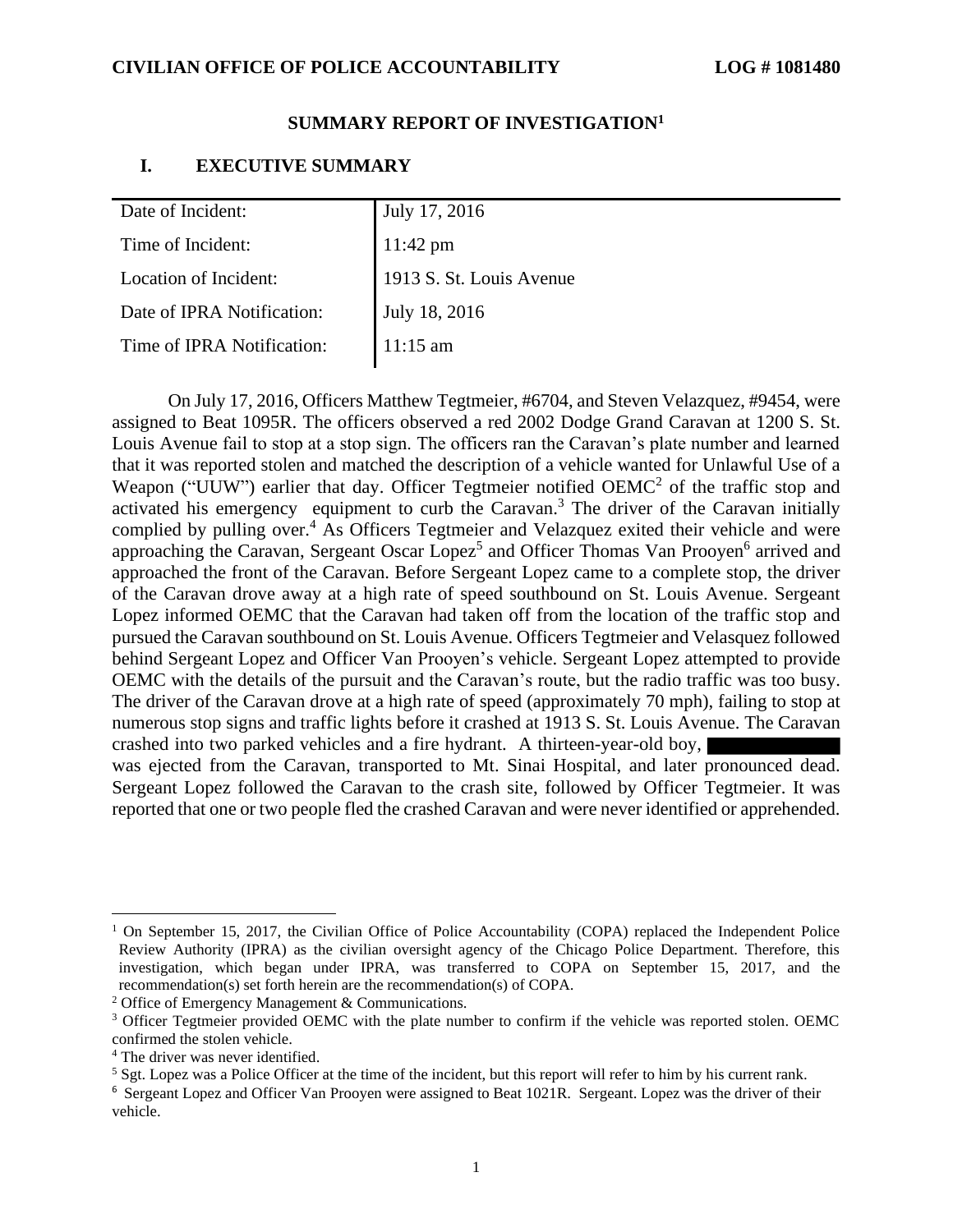# **II. INVOLVED PARTIES**

| Involved Officer #1:       | Oscar Lopez, Star # 1251, Employee #<br>Date of<br>Appointment: March 9, 2009, Chicago Police Sergeant, Unit of<br>Assignment: 022, Date of Birth: 1984, Male Hispanic.          |
|----------------------------|----------------------------------------------------------------------------------------------------------------------------------------------------------------------------------|
| Involved Officer #2:       | Thomas Van Prooyen, Star #12873, Employee #<br>, Date<br>of Appointment: August 31, 2015, Chicago Police Officer, Unit<br>of Assignment 004, Date of Birth:<br>1989, Male White. |
| Involved Individual $#1$ : | Date of Birth:<br>, 2003, Male Black<br>Deceased).                                                                                                                               |

## **III. ALLEGATIONS**

| <b>Officer</b>                | <b>Allegation</b>                                                                                                                                 | Finding /<br><b>Recommendation</b> |
|-------------------------------|---------------------------------------------------------------------------------------------------------------------------------------------------|------------------------------------|
| Sergeant<br>Oscar Lopez       | 1. It is alleged that Sergeant Lopez<br>initiated a vehicle pursuit, in violation of<br>Rule 6.                                                   | <b>Exonerated</b>                  |
|                               | 2. It is alleged that Sergeant Lopez<br>continued a pursuit without supervisor<br>approval, in violation of Rule 6.                               | <b>Exonerated</b>                  |
|                               | 3. It is alleged that Sergeant Lopez failed<br>to notify OEMC of the details of a vehicle<br>pursuit in violation of violation of Rule 6.         | <b>Exonerated</b>                  |
| Officer<br>Thomas Van Prooyen | 1. It is alleged that Officer Van Prooyen<br>initiated a vehicle pursuit, in violation of<br>Rule 6.                                              | <b>Exonerated</b>                  |
|                               | 2. It is alleged that Officer Van Prooyen<br>continued a pursuit without supervisor<br>approval, in violation of Rule 6.                          | <b>Exonerated</b>                  |
|                               | 3. It is alleged that Officer Van Prooyen<br>failed to notify OEMC of the details of a<br>vehicle pursuit in violation of violation of<br>Rule 6. | <b>Exonerated</b>                  |

## **IV. APPLICABLE RULES AND LAWS**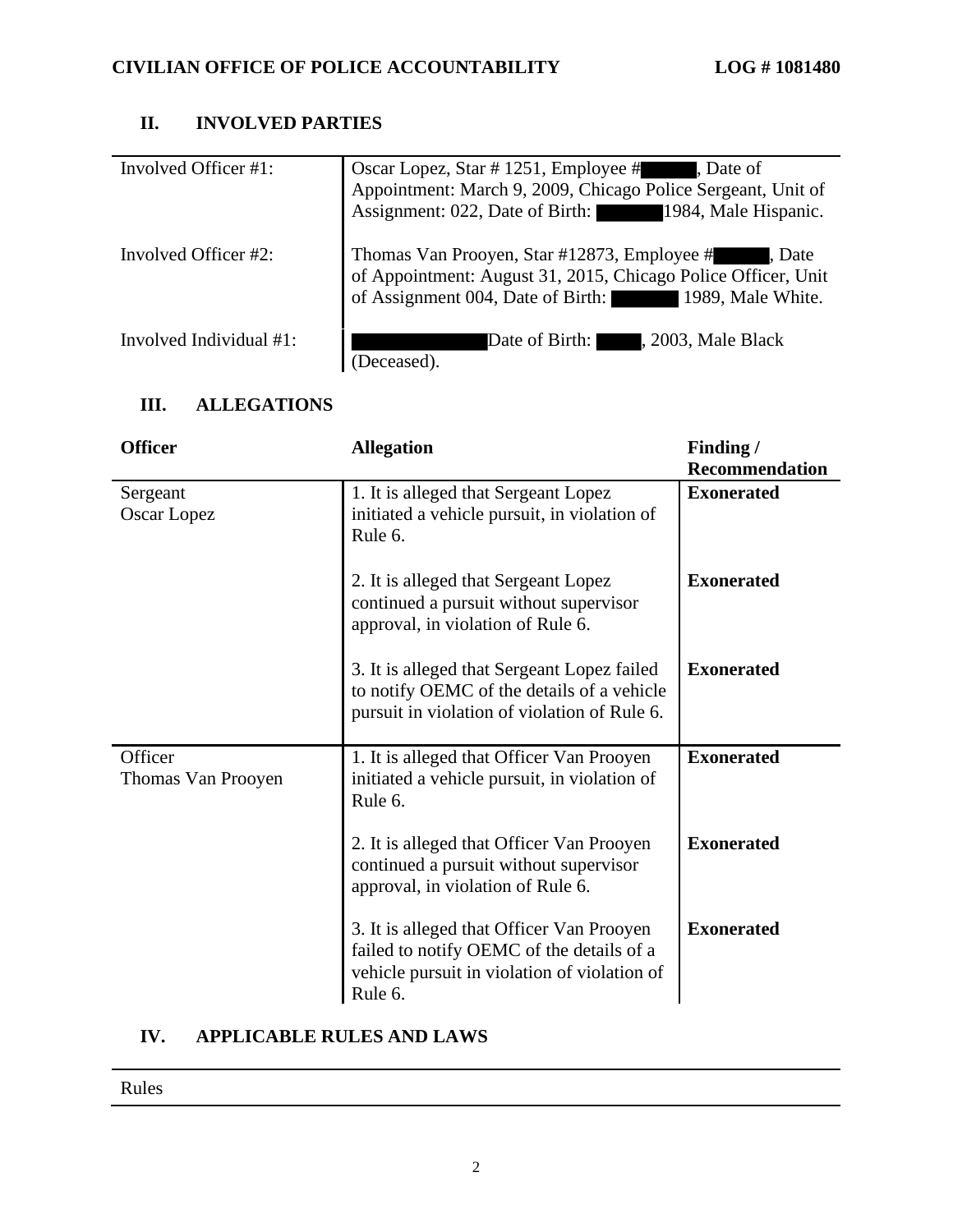1. Rule 6: Disobedience of an order or directive, whether written or oral.

#### General Orders

1. G03-03-01: Emergency Vehicle Operations-Pursuits (Eff. March 28, 2016-April 8, 2019)

#### **V. INVESTIGATION <sup>7</sup>**

#### **a. Interviews**

In a **statement to COPA on January 25, 2018, Officer Matthew Tegtmeier #6704,<sup>8</sup>** stated that on July 17, 2016, he was on duty, in uniform, and assigned to Beat 1095R.<sup>9</sup> He was operating a marked police SUV and was partnered with Officer Steven Velazquez.<sup>10</sup> The officers were on routine patrol in the  $10<sup>th</sup>$  District when they observed a 2002 Red Dodge Caravan traveling westbound on Roosevelt Road, near Troy Street, fail to stop at a stop sign. Officer Tegtmeier got behind the Caravan, ran its plate number, and learned that the Caravan was stolen. Officer Tegtmeier reported the information via the radio, activated his emergency lights,<sup>11</sup> and attempted to curb the Caravan at approximately 1200 S. St. Louis Avenue, which is the intersection of Roosevelt Road and S. St. Louis Avenue. As Officers Tegtmeier and Velazquez were exiting their vehicle, they heard Officer Warren Olszewski over the police radio say something to the effect of, "Be careful, man. There's a report that there was a gun in the car."<sup>12</sup> Officers Tegtmeier and Velazquez began to approach the Caravan on foot when the driver took off rapidly southbound down St. Louis Avenue. The officers got back into their car and reported that the stolen Caravan had taken off during the traffic stop. Officer Tegtmeier reported to the OEMC dispatcher the route of the Caravan.

According to Officer Tegtmeier, Beat 1021R (Sergeant Lopez and Van Prooyen), was driving eastbound on Roosevelt Road at about the time the Caravan drove away. Beat 1021R followed behind the Caravan, and Officer Tegtmeier proceeded behind Beat 1021R southbound on St. Louis Avenue. Officer Tegtmeier believed he was traveling approximately 40 mph for almost a mile before he learned that the Caravan had crashed at 1913 S. St. Louis Avenue. Officer Tegtmeier last saw the Caravan at the location of the traffic stop and not again until after the crash site. Officer Tegtmeier learned that the Caravan had crashed into a fire hydrant. Officer Tegtmeier does not recall if he continued communication with OEMC while he was behind Beat 1021R but does recall that the communication via the police radio was very busy during that time.

<sup>&</sup>lt;sup>7</sup> COPA conducted a thorough and complete investigation. The following is a summary of the material evidence gathered and relied upon in our analysis.

 $8$  Atts. 81, 92.

<sup>9</sup> This was the traffic car, which means that they responded to traffic crashes and/or incidents. This was Officer Tegtmeier's usual assignment at the time.

 $10$  Officer Velazquez was a Probationary Police Officer at the time of this incident, and this was the only time he and Officer Tegtmeier worked together. Due to Officer Velazquez's relative inexperience, Officer Tegtmeier took more time to explain to him what they were doing at each step of the day.

<sup>&</sup>lt;sup>11</sup> Officer Tegtmeier did not recall if the siren was also activated.

<sup>12</sup> Pg. 17, lines 13-15.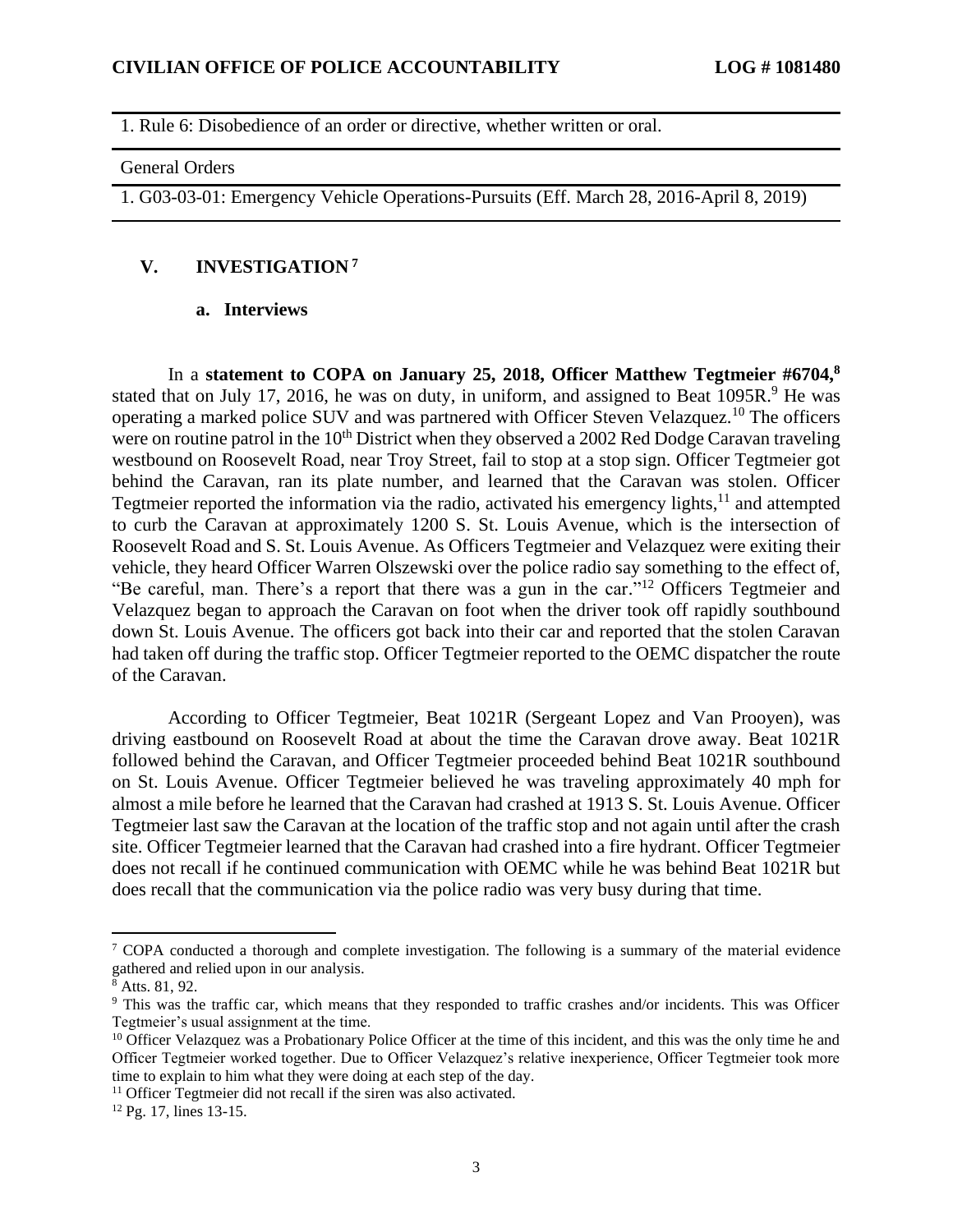At the crash site, Officer Tegtmeier observed a young male (later identified as  $\vert$ underneath an SUV. He assumed that was ejected from the Caravan and came to rest under the SUV. Officer Tegtmeier approached but he does not recall if said anything. Officer Tegtmeier does not know how many occupants were inside the Caravan because no one was apprehended.<sup>13</sup>

In a **statement to COPA on October 10, 2019, Officer Steven Velazquez, #9454, <sup>14</sup>** stated that on the date of the incident, he was on-duty working Beat 1095R with Officer Tegtmeier. On the date of the incident, Officer Velazquez was a Probationary Police Officer. Officers Velazquez and Tegtmeier were on routine patrol in the vicinity of 1200 S. St. Louis Avenue when they observed a Dodge Caravan fail to stop at a stop sign. The Caravan was driving westbound on Roosevelt Road.<sup>15</sup> Officer Tegtmeier drove behind the Caravan, and he or Officer Velazquez ran the plate number on their in-car computer. At that time, they learned that the Caravan was reported stolen. Officer Tegtmeier reported the plate number over the radio to verify if it was stolen, and the dispatcher confirmed that it was. Officer Tegtmeier informed the dispatcher that he was going to conduct a traffic stop. He then activated the emergency lights and sirens to curb the Caravan. The Caravan pulled to the side and stopped. As Officers Velazquez and Tegtmeier exited their car, someone cautioned them over the radio to be careful because someone in the van was wanted for shootings and/or someone in the van had a gun.<sup>16</sup> At the same time, Officer Velazquez observed the passenger side door of the Caravan open, but then the door closed, and the Caravan rapidly drove away. Officers Velazquez and Tegtmeier re-entered their car, and Officer Tegtmeier notified OEMC that the Caravan had taken off southbound on St. Louis Avenue. Beat 1021R (Sergeant Lopez and Officer Van Prooyen) arrived in the area and followed behind the Caravan. Officers Velasquez and Tegtmeier were a couple blocks behind Beat 1021R. Officer Velazquez did not recall what, if any, communication Beat 1021R had with OEMC during the pursuit. He recalled that Beat 1021R had their lights and sirens on during the pursuit.<sup>17</sup>

According to Officer Velazquez, the next time he saw the Caravan was at the crash site at 1913 S. St. Louis Avenue. There were no occupants inside the Caravan. Officer Velazquez observed a young black male, later identified as underneath a black Escalade SUV. Officer Velazquez approached told him that medical assistance was on the way, and told him to breathe. Shortly thereafter, EMS arrived at the scene and transported to the hospital. Officer Velazquez stated that brother (identified in the Traffic Pursuit Report as 18 arrived at the location of the crash site. told the officers that earlier in the day, he was in the Caravan with and some other boys. He identified as the possible driver of the Caravan and as a passenger (no further information was provided). The boys dropped

<sup>&</sup>lt;sup>13</sup> According to a Supplemental Report of the Traffic Crash Repot (Att. 69, Pg. 10), Officer Tegtmeier wrote in the report that (brother of said that the driver of the Caravan was a male with the first name of and at least one other passenger was

 $14$  Atts.  $109, 110$ .

<sup>&</sup>lt;sup>15</sup> Officer Velazquez does not recall the speed of the Caravan at the time it failed to stop at the stop sign.

<sup>&</sup>lt;sup>16</sup> Officer Velazquez said that it was a male's voice, but he cannot identify the person. COPA learned that it was Officer Olszewski.

<sup>&</sup>lt;sup>17</sup> Officer Velazquez stated that the pursuit was just under a mile.

 $18$  Atts 69, Pg 9.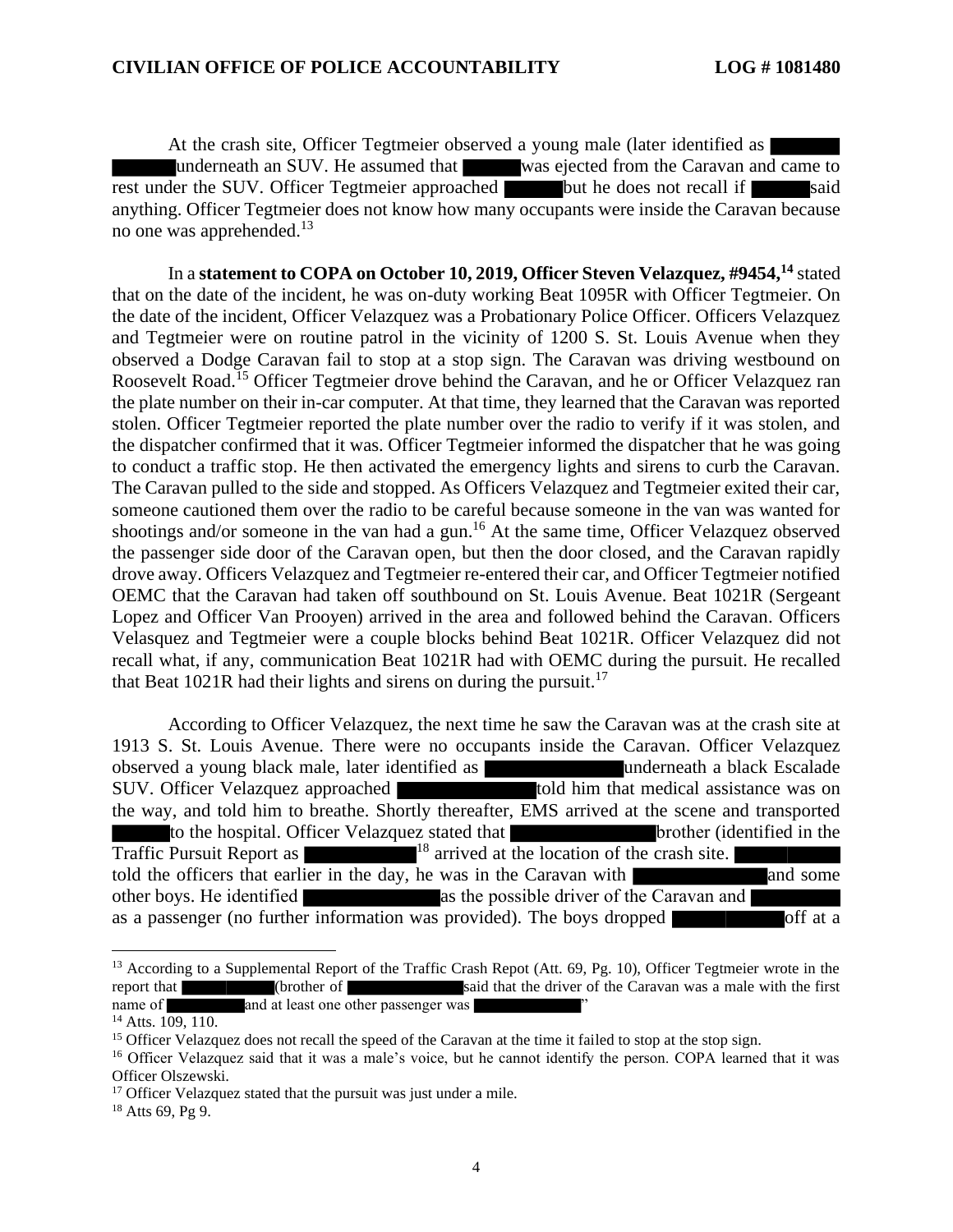friend's house, and stayed in the Caravan with the boys. Officers Velazquez and Tegtmeier then drove home.

In a **statement to COPA on February 28, 2019, Sergeant Oscar Lopez, <sup>19</sup> #1251**, **<sup>20</sup>** stated that on the date of the incident, he was in uniform, assigned to Beat 1021R (marked vehicle), and partnered with Officer Thomas Van Prooyen.<sup>21</sup> While on routine patrol, Sergeant Lopez heard Officer Tegtmeier come over the radio and request assistance at the vicinity of 1200 S. St. Louis Avenue for a traffic stop of a stolen vehicle (now known to be the Caravan). Sergeant Lopez was a few blocks away and he went to the location of the traffic stop. While en route, someone came over the radio and reported that someone in the Caravan had a gun or was involved in a shooting.<sup>22</sup> Just as Sergeant Lopez arrived at the location of the traffic stop and was about to stop in front of the Caravan, it took off southbound on St. Louis Avenue. Sergeant. Lopez followed the Caravan and reported to OEMC that the Caravan had taken off southbound on St. Louis, but no additional detail about him pursuing the vehicle was given to OEMC.<sup>23</sup> When Sergeant Lopez was asked if he or his partner requested permission to pursue the fleeing minivan, he stated that they had not. He attempted to give the dispatcher the direction of the Caravan, but too many people were talking over the air, which prevented him from clearly relaying his message. His lights and sirens were activated when he was behind the Caravan. Sergeant Lopez lost sight of the Caravan at approximately the 1600 block of south St. Louis Avenue.

Sergeant Lopez heard Sergeant Hitesh Patel come on the radio ask the dispatcher why the Caravan was being pursued. Seconds later, before Sergeant Patel's question was answered, Sergeant Lopez arrived at the vicinity of 1900 S. St. Louis Avenue and saw that the Caravan had crashed. Sergeant Lopez saw pinned underneath a parked vehicle and called for EMS. The other occupants of the Caravan had fled the scene.

Sergeant Lopez denied the allegations against him and explained that he pursued the Caravan because it was reported stolen and someone inside the Caravan allegedly had a gun. He stated that, just as the pursuit was beginning or was about to take place, he applied the balancing test in that he took into consideration the weather (rainy, wet roads), volume of pedestrians (low), and volume of traffic (low). Sergeant Lopez stated that he did not specifically tell OEMC that he was in pursuit of the Caravan, but he did inform OEMC that the Caravan had taken off from the location of the traffic stop. Sergeant Lopez attempted to provide OEMC with the direction of the Caravan but too many people were on the radio, which caused interference. Sergeant Lopez went on to explain that, in his experience, when an officer informs OEMC that they are following behind a vehicle that had taken off from a traffic stop, that is considered a notification of a pursuit and the radio traffic should be cleared for the officer(s) following the vehicle. However, in this incident, the radio traffic was not cleared.

<sup>&</sup>lt;sup>19</sup> Sgt. Lopez was promoted to the rank of sergeant in July 2018.

<sup>20</sup> Atts. 97-98, 103.

<sup>&</sup>lt;sup>21</sup> Officer Van Prooyen was a Probationary Police Officer on the date of the incident. This was the first time he and Sgt. Lopez worked together.

 $22$  Sgt. Lopez could not identify the person who made this report. COPA identified him as Officer Olszewski.

<sup>23</sup> Att. 103, P. 31 Lns. 20-22.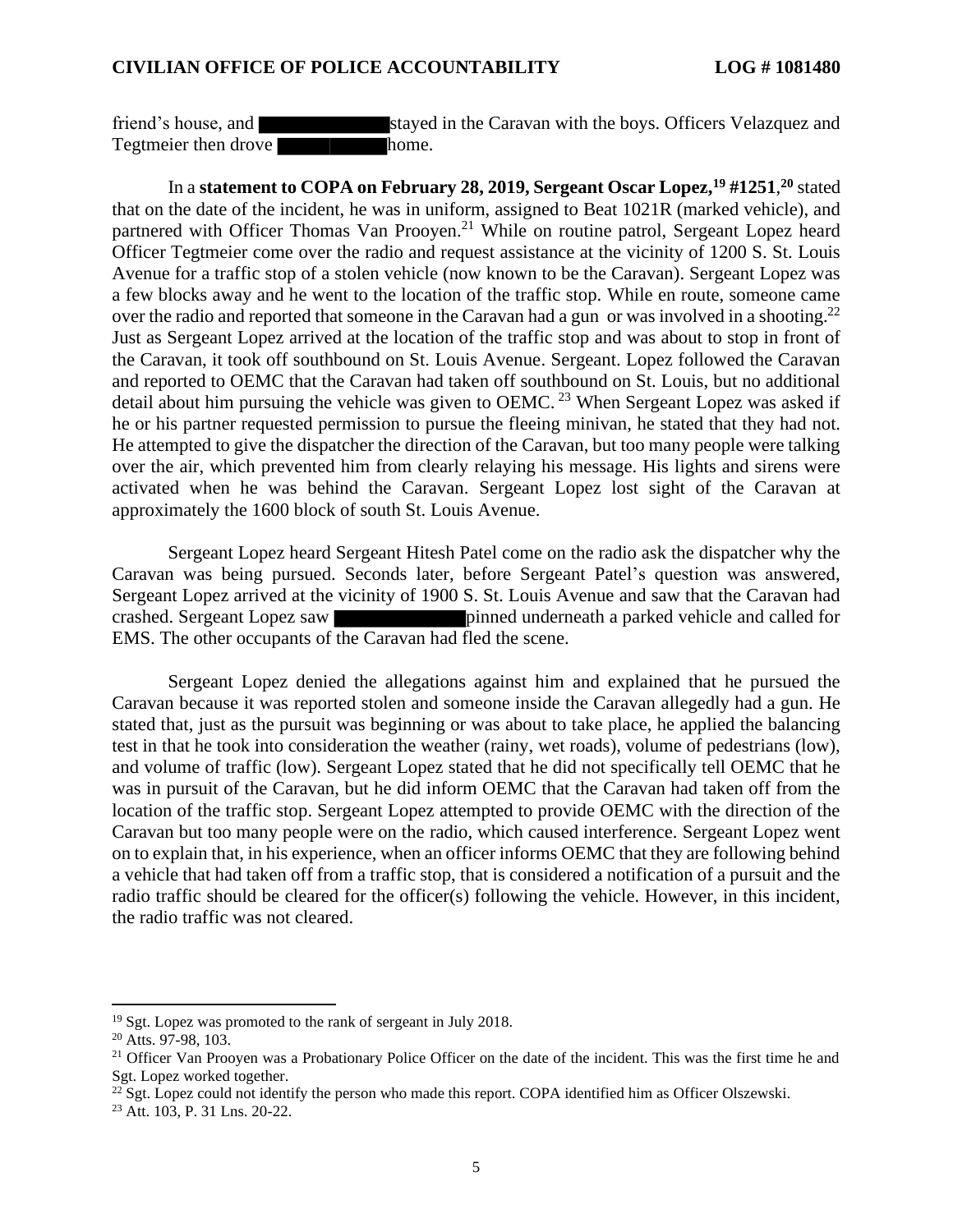In a **statement to COPA on March 8, 2019, Officer Thomas Van Prooyen, 12873,<sup>24</sup>** provided an account of the incident that was materially consistent with Sergeant Lopez's statement to COPA. Officer Van Prooyen added that he was a Probationary Police Officer at the time of the incident and dressed in uniform. It was his first day working at the  $10<sup>th</sup>$  District and first time working with Sergeant Lopez. Officer Van Prooyen stated that Beat 1095R (Officers Tegtmeier and Velazquez) reported over the radio that they were behind a stolen vehicle (the Caravan) that was driving around pointing guns at people, and the officers requested assistance.<sup>25</sup> Sergeant Lopez and Officer Van Prooyen responded to the location of the traffic stop. As they approached the Caravan, it took off southbound on St. Louis Avenue.<sup>26</sup> Sergeant Lopez followed the Caravan. Officer Van Prooyen stated that Sergeant Lopez was driving approximately 40 to 50 miles per hour and that the Caravan was driving approximately 60 miles per hour. He looked for hazards as they drove, because they went through stop signs. Sergeant Lopez communicated with OEMC via the police radio, because Officer Van Prooyen was not familiar with the area. He did not have any communication with OEMC during the pursuit. Officer Van Prooyen stated that he believed Sergeant Lopez communicated with OEMC that he was in pursuit of the Caravan, but is not entirely certain, because the radio traffic was very heavy, and everyone was talking over each other. Officer Van Prooyen could not recall specific details of communications over the radio.<sup>27</sup>

According to Officer Van Prooyen, the Caravan crashed at the vicinity of St. Louis Avenue and Ogden Avenue. He did not see the crash occur, because the Caravan was a distance in front of them. The passenger door of the Caravan was open, and a young male ( was underneath a nearby vehicle. Officer Van Prooyen stated that there were no occupants inside the Caravan and no guns were recovered from it.

In a **statement to COPA on May 17, 2018, Officer Warren Olszewski #18549,<sup>28</sup>** stated that on the date and time of the incident, he was working Beat 1024A, which is "station security."<sup>29</sup> Officer Olszewski stated that he was aware of the traffic accident at 1913 S. St. Louis Avenue, but he was not involved in the incident. During his statement, Officer Olszewski heard an audio file of CPD radio transmissions from the date of the incident. Officer Olszewski verified that it was his voice and words in the radio transmissions. Officer Olszewski confirmed that he reported in the transmissions that earlier on the day of the incident, someone in a van matching the description of the Caravan involved in this incident was pointing a gun out the window at an unknown person(s). Officer Olszewski explained that part of his duties includes monitoring the police radio. He does not recall how he obtained the information about the Caravan, but assumed he heard it via a "flash message" that came in over the police radio earlier in the day on July 17, 2016. Officer Olszewski said that he reported the message over the radio for the officers' safety when he learned that officers were stopping a Caravan that matched the description of the one reported earlier in the day.

<sup>24</sup> Atts. 99-101, 104

<sup>&</sup>lt;sup>25</sup> As is noted in the summary of the OEMC transmissions below, the report was that someone in a van matching the description of the van involved in this incident had pointed a gun at someone. COPA notes that the person making this transmission (identified as Officer Olszewski) did not see this happen.

<sup>&</sup>lt;sup>26</sup> Officer Van Prooyen was not familiar with the area of the  $10<sup>th</sup>$  District and therefore could not give specific locations or directions of the events that took place during the incident.

<sup>&</sup>lt;sup>27</sup> Officer Van Prooyen stated that only Sgt. Lopez used the radio to communicate with OEMC during the pursuit.

<sup>28</sup> Atts. 90, 105.

 $29$  Officer Olszewski stated that station security is securing the police station and the parking lot.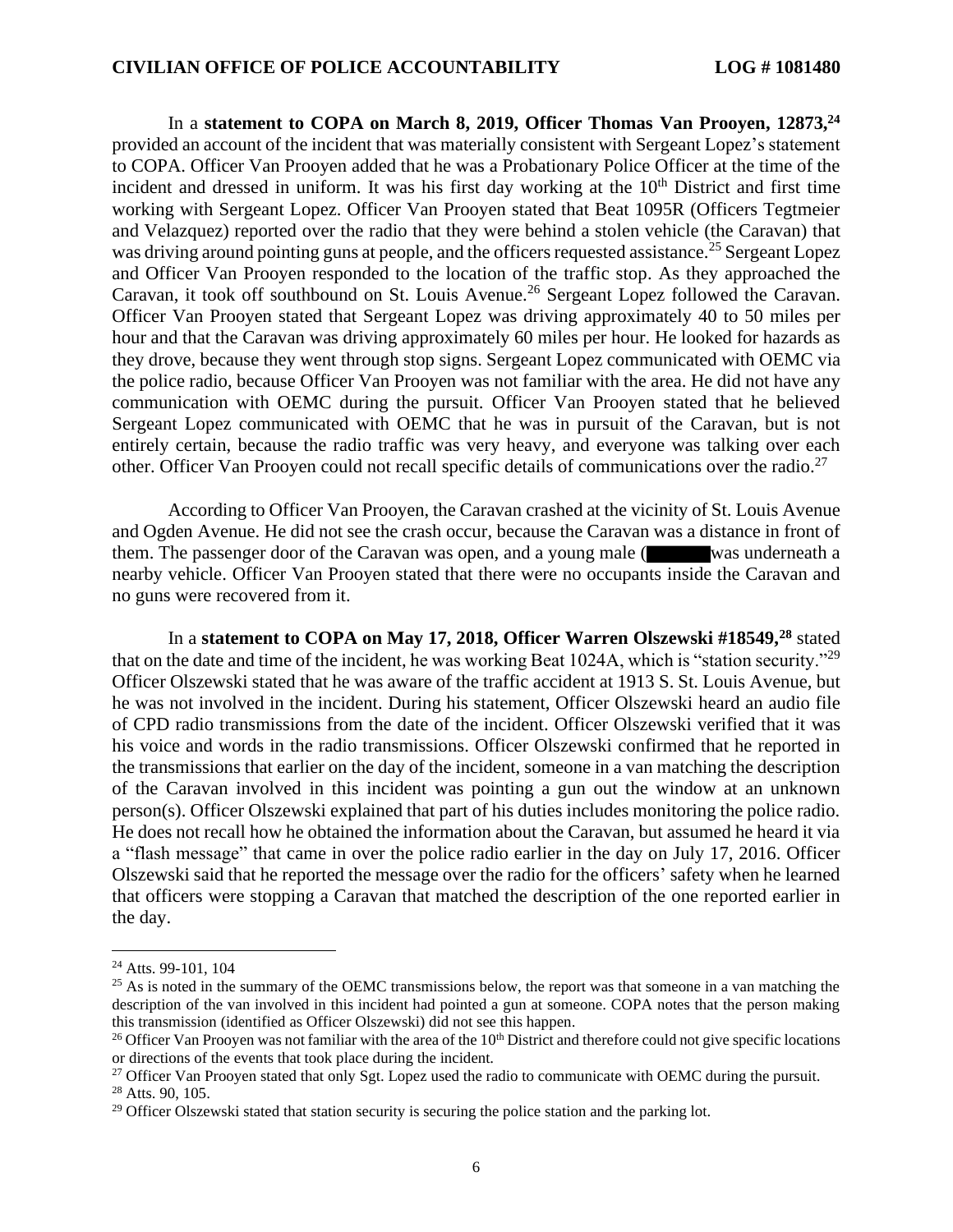## **b. Digital Evidence<sup>30</sup>**

COPA reviewed the **videos from Plaza Food & Liquor<sup>31</sup>** located at 3459 W. Ogden Avenue.<sup>32</sup> The liquor store is located at the southeast corner of Ogden Avenue and St. Louis Avenue. There are three cameras located on the exterior of the building. Camera 19 faces Ogden Avenue and Cameras 20 and 21 face South on St. Louis Avenue. At timestamp 10:33:50 p.m.,<sup>33</sup> the cameras captured a Caravan proceeding southbound on St. Louis Avenue across Ogden Avenue, at what appeared to be a high rate of speed. The Caravan immediately crashes into a fire hydrant and two vehicles parked on the east side of south on St. Louis Avenue. At timestamp 10:33:58 p.m., an individual is observed running from the crash site southbound on St. Louis Avenue. At timestamp 10:34:02 p.m., an unmarked police vehicle (unidentified unit) arrives with its emergency lights activated and immediately drives on the east sidewalk in the direction of the person who ran. At timestamp 10:34:08 p.m. a marked police vehicle (Sergeant Lopez and Officer Van Prooyen) arrives with its emergency lights activated. At timestamp 10:34:24 p.m., another marked police vehicle (Officers Tegtmeier and Velazquez) arrive to the crash site, followed by other police vehicles.

At timestamp 10:40:35 p.m., a Chicago Fire Department (CFD) truck arrives. At timestamp 10:42:39 p.m., a CFD ambulance arrives. At timestamp 10:44:52 p.m. paramedics appear to put into the ambulance on a stretcher. At timestamp 10:46:28 p.m., a male (later identified as brother of deceased  $34$ ) crosses the yellow crime scene tape, approaches the ambulance, and looks in one of the rear windows. He stands on the bumper of the ambulance, and an officer runs up and pulls the male away, causing one of the back doors to open. After a conversation with the male, officers escort the male away from the ambulance.

**COPA obtained and reviewed the video footage from PODS #746, #749, #887**. <sup>35</sup> POD #746 is located at or near Ferragut High School, 2345 S. Christiana Avenue. POD #749 is located at 3414 W. Cermak Road, and POD #887 is located at 2143 S. Homan Avenue. The PODS were dated July 17, 2016 and began at approximately 11:15:00 p.m. The videos did not capture the incident.

COPA obtained and reviewed the **In-Car Camera (ICC) Video<sup>36</sup> for Beat 1095R,** assigned to Officers Tegtmeier and Velazquez.<sup>37</sup> The video begins with Officers Tegtmeier and Velazquez following a red Dodge Caravan westbound on Roosevelt Road. The officers run the

<sup>&</sup>lt;sup>30</sup> In addition to the videos described in this section, COPA obtained and reviewed In-Car Camera Videos for Beats 1012R and 1024R, none of which showed the pursuit or crash.

<sup>31</sup> Att. 40

<sup>&</sup>lt;sup>32</sup> There are nine total clips from three cameras. The first video clip from each camera captured the incident. The other videos were post occurrence.

<sup>&</sup>lt;sup>33</sup> The time stamp in the videos do not coincide with the time of events in the OEMC event queries and radio transmissions (see Atts. 10-13, 34-35, 39, 59-60). All timestamps referenced in this report are approximate.

<sup>34</sup> Reference attachments 69, Pgs. 9-10.

<sup>35</sup> Att. 41.

<sup>36</sup> Att. 42.

<sup>&</sup>lt;sup>37</sup> The timestamp on this video is approximately 20 mins behind the time of events in the OEMC event queries and/or radio transmission (Atts. 10-13, 34-35, 39, 59-60). All timestamps referenced in this report are approximate. The video is not clear because it was raining at the time of the incident.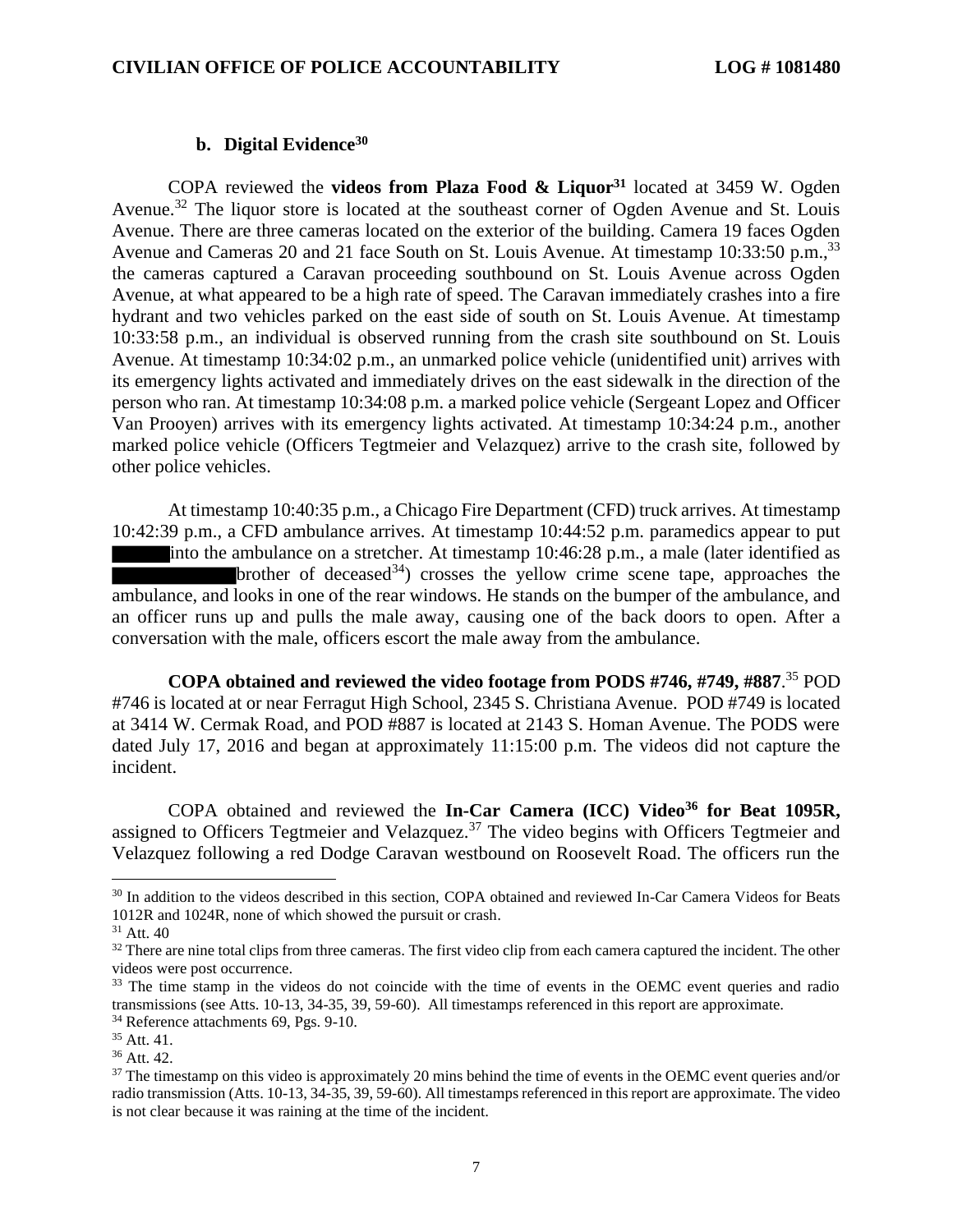license plate of the Caravan and activate the emergency lights. At timestamp 12:01:02 a.m., Officer Tegtmeier reports to OEMC that they are conducting a traffic stop. At timestamp 12:01:10 a.m., Officer Tegtmeier reports that the Caravan pulled over at St. Louis and Roosevelt Road. The OEMC dispatcher asks if there is another unit with them. At timestamp 12:01:25 a.m., Beat 1021R arrives with its emergency lights activated and approaches the front of the Caravan. The Caravan moves back, makes a left turn crossing four traffic lanes, and heads southbound on St. Louis Avenue. Beat 1021R makes a right turn and follows the Caravan with Beat 1095R behind them.

At timestamp 12:01:37 a.m., Officer Tegtmeier yells, "Southbound on St. Louis! He's fleeing!"<sup>38</sup> At timestamp 12:01:53 a.m., Officer Tegtmeier activates his sirens. At timestamp 12:02:23 a.m., an unidentified male voice states over the radio, "We have an accident right here…" At timestamp 12:02:45 a.m., Officer Tegtmeier arrives at the crash site. Other CPD vehicles arrive and begin to set up a perimeter.

COPA obtained and reviewed the **In-Car Camera Video<sup>39</sup> for Beat 1021R, <sup>40</sup>** assigned to Sergeant Lopez and Officer Van Prooyen. The video begins at 11:40:25 p.m. At 11:41:20 p.m., Beat 1021R activates its emergency lights as it makes a right turn on to Roosevelt Road. The audio is activated at 11:41:28 p.m. At 11:41:31 p.m., Beat 1021R is traveling eastbound in the westbound lane, crosses St. Louis Avenue, and approaches the red Caravan from the front. The Caravan reverses and makes a left turn (cutting across lanes of traffic) and begins to flee southbound on St. Louis Avenue. The passenger door appears to be partially open as the Caravan turned. An OEMC dispatcher is heard asking Beat 1095R if they have a car with them. At 11:41:34 p.m., Beat 1021R is behind the Caravan, traveling southbound on St. Louis Avenue. A male voice (presumably Sergeant Lopez<sup>41</sup>) inside Beat 1021R says, "takin off sound bound on uh..." and "squad slow it down, there's plenty of cars on scene. Slow it down."

At 11:41:40 p.m., Beat 1021R activates its siren. The red Caravan runs a stop sign. An unidentified male voice (possibly Officer Tegtmeier) said via the radio, "Southbound on St. Louis Avenue. He's fleeing." The Caravan runs numerous stop signs and is approximately a half block in front of Beat 1021R. A male voice (Sergeant Lopez) inside Beat 1021R says, "He's flying across Douglass." At 11:41:56 p.m., the dispatcher can be heard saying, "on St. Louis, going southbound. Supervisor in 10." The Caravan passes another stop sign, and a male voice (Sergeant Lopez) inside  $1021R$  says, "approaching  $16<sup>th</sup>$  Street." Another male voice (Officer Van Prooyen) inside Beat  $1021R$  says, "Clear." The dispatcher asks a supervisor in the  $10<sup>th</sup>$  District if 1095R had permission to continue after the Caravan. At 11:42:24 p.m., a supervisor asks, "10 Robert, why you chasing?" At 11:42:27 p.m., Beat 1021R is nearing the stop sign at Ogden Avenue, and the site of the crash is visible, just south of Ogden Avenue. An unidentified male voice is heard over the radio say, "Wipeout! I just saw an accident right here!" Beat 1021R crosses Ogden Avenue and stops approximately ten feet from the crash site. There are numerous male voices heard talking via the police radio and outside the car. Several officers come into frame with their guns drawn, approaching the wreck. An officer is heard saying that someone was wedged under a parked car,

<sup>38</sup> The OEMC dispatcher reported they were having difficulty hearing Officer Tegtmeier's notifications of the Caravan's route.

<sup>39</sup> Atts. 62-63.

<sup>&</sup>lt;sup>40</sup>Throughout the video, numerous male voices are heard speaking over each other on the police radio.

<sup>&</sup>lt;sup>41</sup> According to Officer Velazquez, he did not communicate with OEMC during the pursuit.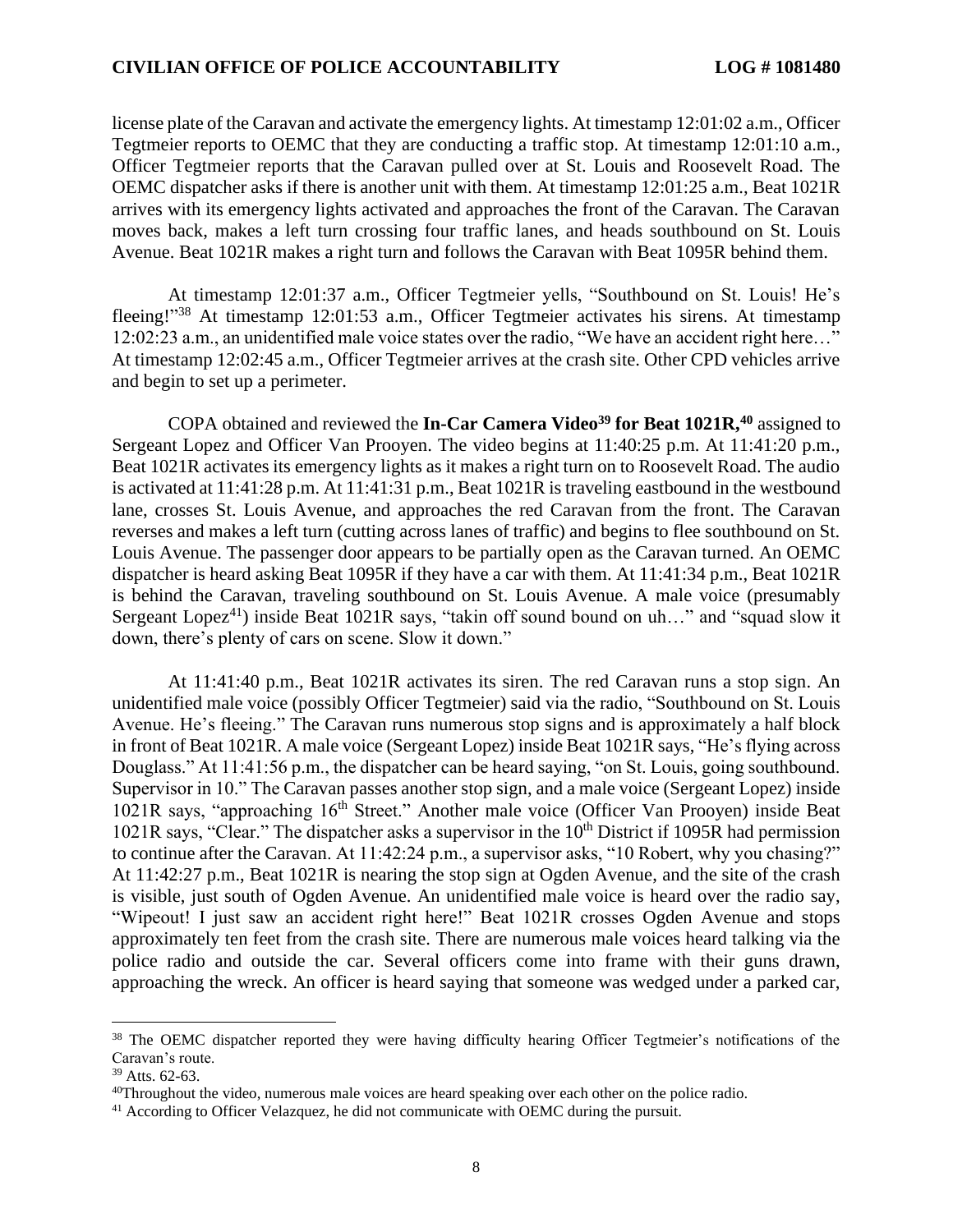but it is not visible in the in-car camera. At 11:46:49 p.m., the police vehicle (1021R) is moved to the sidewalk. An ambulance is heard at 11:49:18 p.m. at the location of the crash site. The video ends at 11:56:00 p.m.

COPA obtained and reviewed the **In-Car Camera Video<sup>42</sup> for Beat 1014R,<sup>43</sup>** relative to this incident. The video begins at 11:40:00 p.m. At approximately 11:41:00 p.m., the officers activate their emergency lights. An unidentified male voice can be heard over the police radio saying, "there's supposed to be a gun in that van. Be careful." A female voice inside the car asks, "what did he say?" to which, a male voice inside the car responds, "gun." A female dispatcher is heard over the radio asking Beat 1095R if they have a car with them. She expresses that they should not be alone (presumably during the traffic stop). Beat 1014R is driving eastbound on Roosevelt Road, several blocks east of St. Louis Avenue. An unidentified male voice is heard over the radio saying that the Caravan took off southbound on St. Louis Avenue. At approximately 11:41:44 p.m., Beat 1014R is approaching the vicinity of 1200 S. St. Louis Avenue, and a marked squad car is observed going southbound on St. Louis with its emergency lights activated. The video ends at  $11:42:52$  p.m.<sup>44</sup>

**The OEMC event query and radio transmissions<sup>45</sup>** indicate that on July 10, 2016, at approximately 9:32 a.m., called "311" and reported that on July 9, 2016, his red 2002 Dodge Caravan was stolen from in front of his home at . reported that there was another Caravan parked next to the stolen Caravan that appeared to be broken into. **requested that he be notified when the Caravan was recovered. The call taker** provided with RD #HZ-343136.

The **OEMC event queries and radio transmissions<sup>46</sup>** indicate that on July 17, 2016, at approximately 11:40:32 p.m., Officer Tegtmeier informed OEMC that he is going to stop a stolen vehicle (red minivan) at Roosevelt Road and Homan Avenue, on the west side of Homan. A female dispatcher informed Officer Tegtmeier that there was supposed to be a gun in the Caravan, and she asked if there were any other units with him. At approximately 11:41:36 p.m., an unidentified male voice (identified later as Sergeant Lopez) requested a "slow down" because there were plenty of cars on the scene. Another unidentified male voice related that the Caravan was "flying down St. Louis." At approximately 11:41:41 p.m., Officer Tegtmeier reported that the Caravan was crossing "16<sup>th</sup> Street." He then reported that the Caravan was headed eastbound on Ogden Avenue. The dispatcher asked Beat 1010R (Sergeant Hitesh Patel) if Officer Tegtmeier had permission to continue after the Caravan. Sergeant Patel asked if Officer Tegtmeier was chasing the Caravan. The crash occurred before Officer Tegtmeier could respond.

At approximately 11:42:31 p.m., an unidentified male voice reported the crash at 1900 S. Ogden Avenue. Beat 1021R (Sergeant Lopez and Van Prooyen) requested EMS for who was ejected from the Caravan. At approximately 11:42:53 p.m., an unidentified male voice

 $42$  Att. 65. There are two files on the disc. File 1 is summarized above. File 2 showed the aftermath of the crash.

<sup>&</sup>lt;sup>43</sup> The A & A sheets (att. #67) for the date and time of the incident, indicate that Officers Katherine Howard, #5051 and Colin Shiels, #19205 were assigned to Beat 1014R.

<sup>&</sup>lt;sup>44</sup> The second file of the video shows a CFD truck and an ambulance at the scene. It also shows CPD vehicles and officers on scene.

<sup>45</sup> Att. 33, 60, File #1 "10jul16 Ev 02033-arp," file 3 "10jul16 Ev 04997."

<sup>46</sup> Atts. queries- 10-13, 34-35, discs-39, 59, and 60 (file 4 "ev18029-a-234016-003952 hrs.")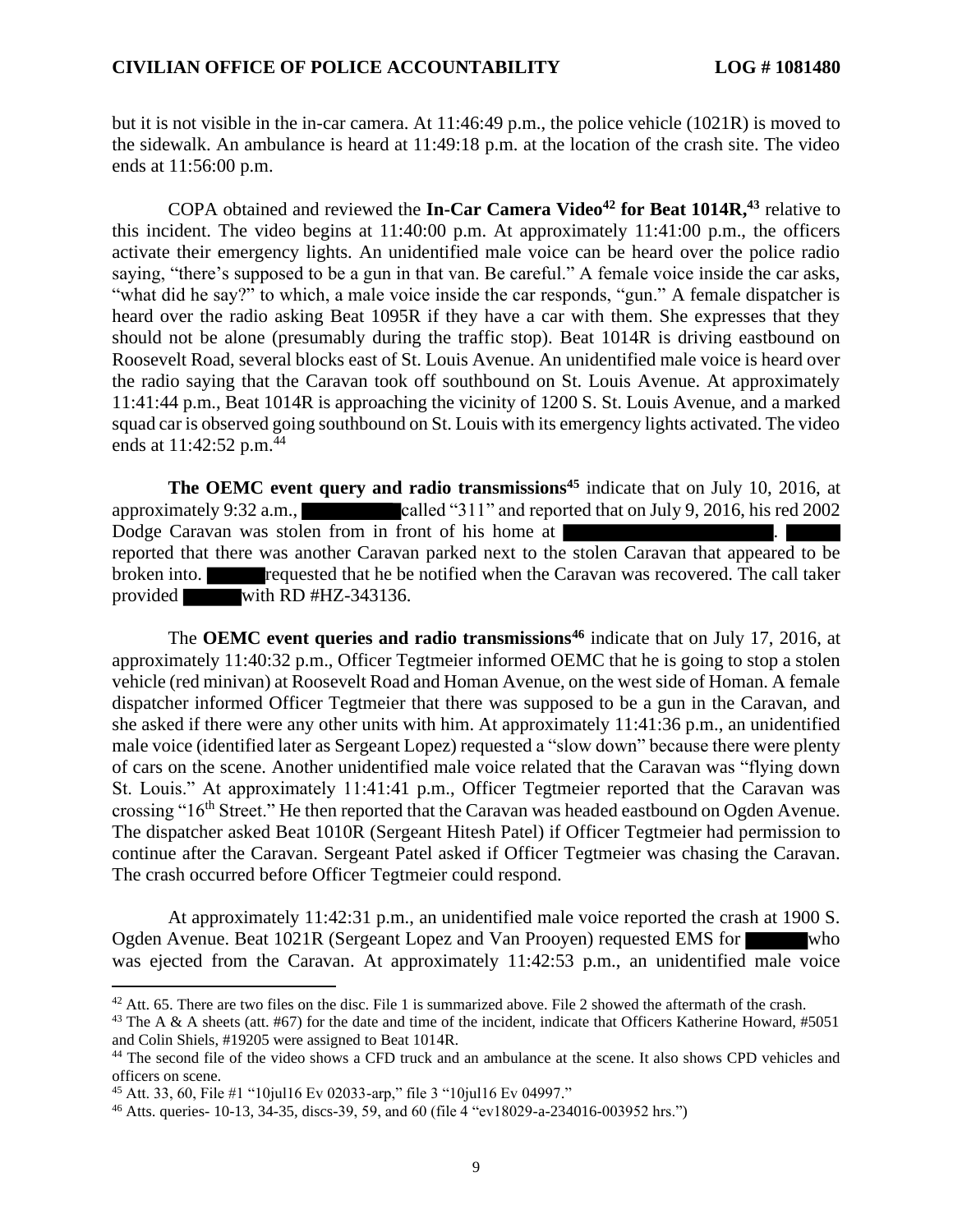reported that one or two black males, wearing white t-shirts, ran southbound on St. Louis from Ogden Avenue. At approximately 11:45:30 p.m., Beat 1024A, (identified later as Officer Oleszewski) reported that approximately an hour prior to the incident, there was a description of the same vehicle supposedly pointing guns a someone. At approximately 11:46:37 p.m., an unidentified male voice requested a K-9 unit to the crash site.

#### **c. Physical Evidence**

The **Evidence Technician (ET) photographs<sup>47</sup>** depict the traffic crash scene at 1913 S. St. Louis Avenue, including the damage to the Red Dodge Caravan (license plate resting position, and the damage to the parked vehicles that were struck by the Caravan.<sup>48</sup> The three vehicles were on St. Louis Avenue.

The **City of Chicago Fire Department (CFD) Report** for that paramedics from Ambulance arrived at the crash scene at approximately 11:51 pm. The report notes that EMS extracted from underneath a vehicle. was unresponsive. had multiple abrasions to his torso and extremities. Paramedics attempted to intubate but he had blood in his airway. Paramedics transported to Mt. Sinai Hospital.

**Medical Reports from Mt. Sinai Hospital<sup>50</sup>** indicates that on July 18, 2016, (DOB: 2003) arrived at the hospital with a head injury from a traffic accident. had a major laceration to his liver, contusions to his intraabdominal organs, and was brain dead.

The **Autopsy Report for indicates that Dr. Lauren Woertz of the Cook** County Medical Examiner's Office performed the postmortem examination of **October 10** on July 23, 2016. The report indicates that had a subarachnoid and intracerebral hemorrhage, cerebral edema, fracture to the right clavicle, laceration to his liver, pulmonary contusion, and abrasions/lacerations to his body. The report indicates that died on July 22, 2016, from multiple injuries sustained in a motor vehicle accident.

#### **d. Documentary Evidence**

**Arrest Report<sup>52</sup>** indicates that on July 17, 2016 at approximately 11:42 pm, at approximately 1813 S. St. Louis Avenue, he was ejected from a stolen 2002 Dodge Caravan. was incapacitated and transported to Mt. Sinai Hospital for medical care. Other occupants of the Caravan fled the crash site on foot.

 $47$  Att. 43.

<sup>&</sup>lt;sup>48</sup> One of the vehicles was white Cadillac Deville with Illinois plate number # . The other vehicle was a light grey Escalade SUV with Illinois plate number # .

 $49$  Att. 15.

<sup>50</sup> Att. 51.

<sup>51</sup> Att. 53.

 $52$  Att. 7.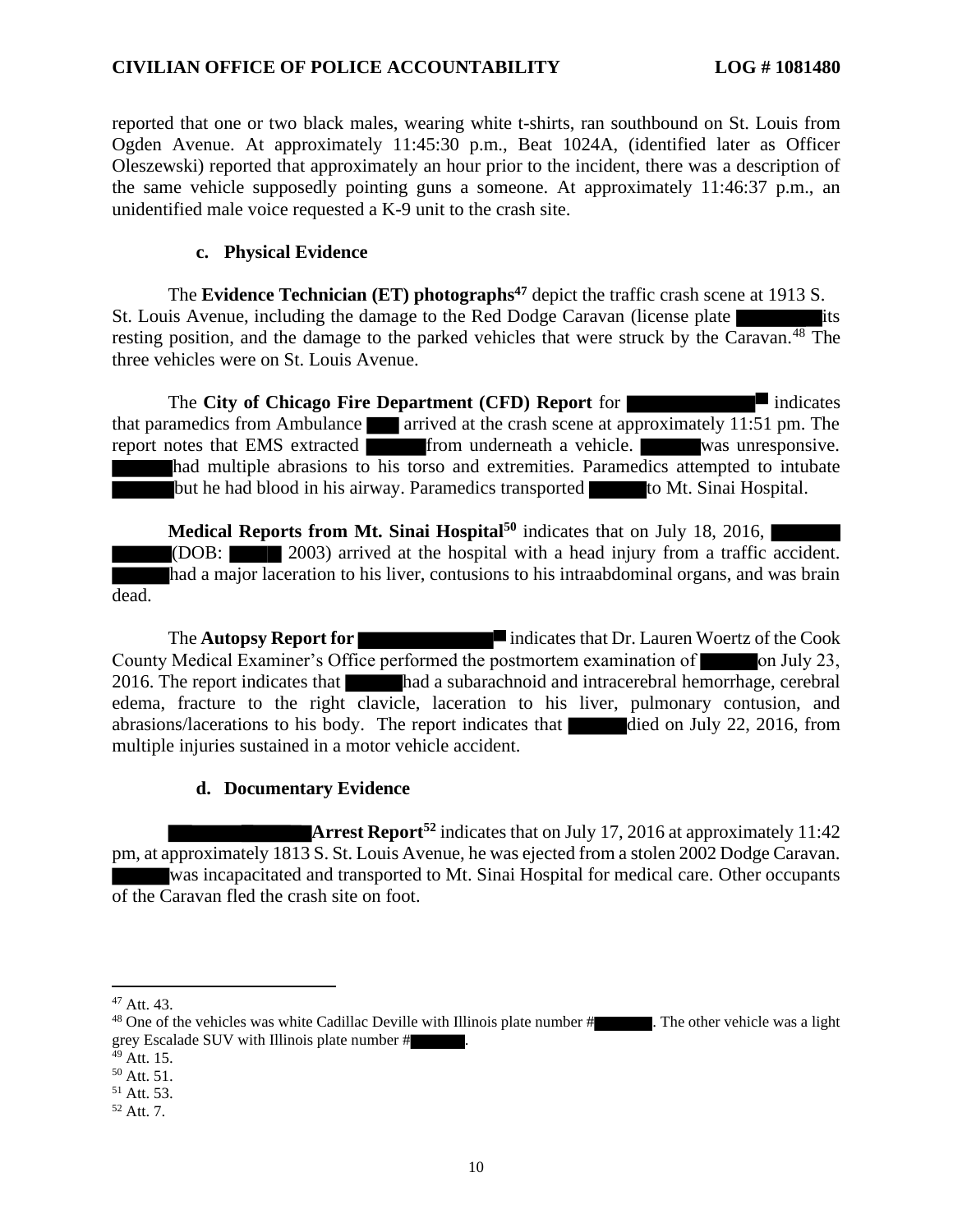The **Original Incident Case Reports and Supplementary Reports for HZ 343136/Motor Vehicle Theft/Automobile, <sup>53</sup>** indicate that on July 9, 2016, at approximately 11:00 pm, discovered that his 2002 Dodge Caravan, license plate # was stolen from in front of his residence at . A flash message was sent out regarding the stolen vehicle. The case was suspended pending recovery.

**The Illinois Traffic Crash Report (HZ353320)<sup>54</sup>** indicates that on July 17, 2016, at approximately 2342 hours, a stolen 2002 Dodge Caravan fled from Beat 1095R (Officers Tegtmeier and Velazquez) on St. Louis and struck two vehicles and a fire hydrant at 1913 S. St. Louis.<sup>55</sup> The occupants of the Caravan fled on foot. Was ejected from the Caravan and transported by EMS to Mt. Sinai Hospital for medical care. MAIU was notified and requested to the crash site.

**The Traffic Pursuit Report #16-0223<sup>56</sup>** indicates that Sergeant Lopez assisted Officers Tegtmeier and Velazquez on a traffic stop at approximately 1200 S. St. Louis Avenue of an active stolen vehicle  $(HZ343136)^{57}$  that matched the description of a vehicle wanted for UUW and Aggravated Assault from earlier in the evening.<sup>58</sup> The identity of the driver of the Caravan remains unknown. At the time of the pursuit, it was raining, there was no traffic or pedestrians, and there was artificial lighting. Sergeant Lopez applied the balancing test and pursued the Caravan. The Caravan's highest speed was 70 mph while Sergeant Lopez' highest speed was 50 mph. The summary section of the report indicates that Sergeant Lopez monitored radio traffic, vehicular traffic, pedestrian traffic, and maintained a reasonable speed to stop the stolen Caravan, which officers believed had a gun in it. The supervisor's summary of the application of the balancing test section indicates that Sergeant Hitesh Patel was notified during the pursuit and, as he monitored the pursuit, he determined that based on the limited time frame of the pursuit, the one-way street (St. Louis Ave) the pursuit was on, amount of radio traffic, and the totality of circumstances, the balancing test was applied properly. The remainder of the report is materially consistent with the COPA interviews of the police officers.

#### **VI. LEGAL STANDARD**

For each Allegation, COPA must make one of the following findings:

- 1. Sustained where it is determined the allegation is supported by a preponderance of the evidence;
- 2. Not Sustained where it is determined there is insufficient evidence to prove the allegations by a preponderance of the evidence;

<sup>53</sup> Atts. 8-9, 24-27.

<sup>54</sup> Att. 5.

<sup>55</sup> Unit #2 in the diagram of the Illinois Traffic Crash Report, is described as a 2003 Cadillac Deville and Unit #3 was not described in this report. Att. 43 (ET photos) depicts unit #3 as a light grey Escalade SUV with Illinois plate number

 $\#$  . <sup>56</sup> Att. 69.

<sup>57</sup> The Caravan was reported stolen on July 10, 2016 by the owner,

<sup>58</sup> Red, 2002 Dodge Caravan, Illinois license plate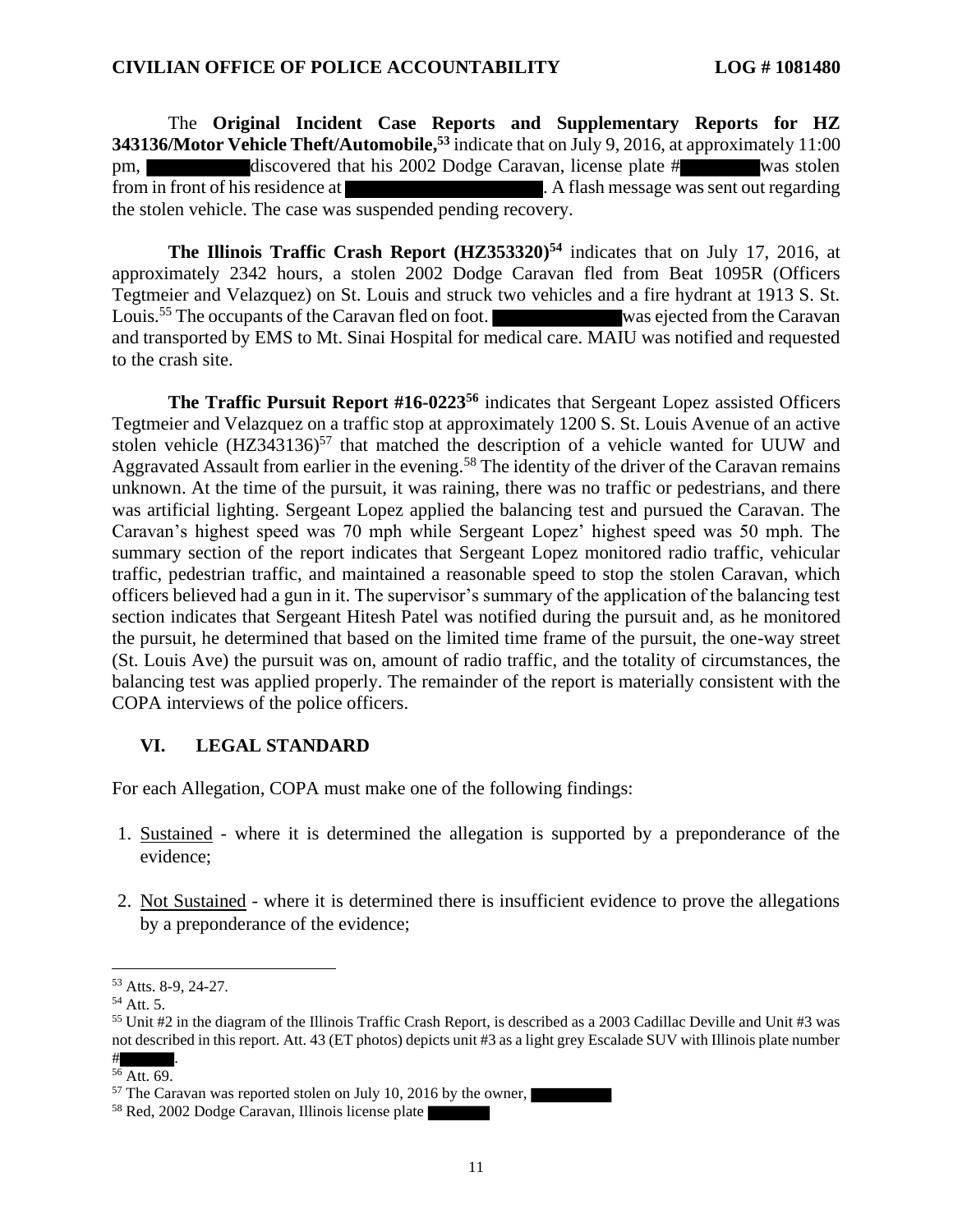- 3. Unfounded where it is determined by clear and convincing evidence that an allegation is false or not factual; or
- 4. Exonerated where it is determined by clear and convincing evidence that the conduct described in the allegation occurred, but it is lawful and proper.

A **preponderance of evidence** can be described as evidence indicating that it is **more likely than not** that the conduct occurred and violated Department policy. *See Avery v. State Farm Mutual Automobile Insurance Co.*, 216 Ill. 2d 100, 191 (2005), (a proposition is proved by a preponderance of the evidence when it has found to be more probably true than not). If the evidence gathered in an investigation establishes that it is more likely that the misconduct occurred, even if by a narrow margin, then the preponderance of the evidence standard is met.

**Clear and convincing evidence** is a higher standard than a preponderance of the evidence but lower than the "beyond-a-reasonable doubt" standard required to convict a person of a criminal offense. See *e.g.*, *People v. Coan*, 2016 IL App (2d) 151036 (2016). Clear and Convincing can be defined as a "degree of proof, which, considering all the evidence in the case, produces the firm and abiding belief that it is highly probable that the proposition . . . is true." *Id*. at ¶ 28.

### **VII. ANALYSIS**

The allegations in this case are governed by General Order 03-03-01, which sets forth several requirements for officers when engaging in a motor vehicle pursuit, including conducting a balancing test and notifying OEMC of the facts regarding the pursuit. General Order 03-03-01 defines a "motor vehicle pursuit" as "[a]n active attempt by a sworn member operating an authorized emergency vehicle to apprehend any driver or operator of a motor vehicle who, having been given a visual and audible signal by the officer directing such driver or operator to bring his or her vehicle to a stop, fails or refuses to obey such direction, increases or maintains his or her speed, extinguishes his or her lights, or otherwise flees or attempts to elude the officer."<sup>59</sup>

Per General Order 03-03-01, the balancing test generally requires that "(t)he necessity to immediately apprehend the fleeing suspect outweighs the level of inherent danger created by a motor vehicle pursuit." More specifically, members are to consider the following: (1) the speeds and maneuvering of the involved vehicles, (2) the volume of pedestrian and vehicle traffic, and (3) the weather and road conditions.<sup>60</sup> Additionally, the primary pursuing unit must "ensure verbal" approval from the assigned supervisor has been granted to continue with the pursuit."<sup>61</sup>

### **a. Allegations Against Sergeant Oscar Lopez**

Sergeant Lopez is alleged to have committed misconduct by initiating a pursuit of the Caravan, continuing the pursuit without supervisor approval, and failing to adequately communicate

<sup>59</sup> G03-03-01 Glossary Terms #4.

 $60$  G03-03-01 (II)

 $61$  G03-03-01 (VI)(A)(1)(b)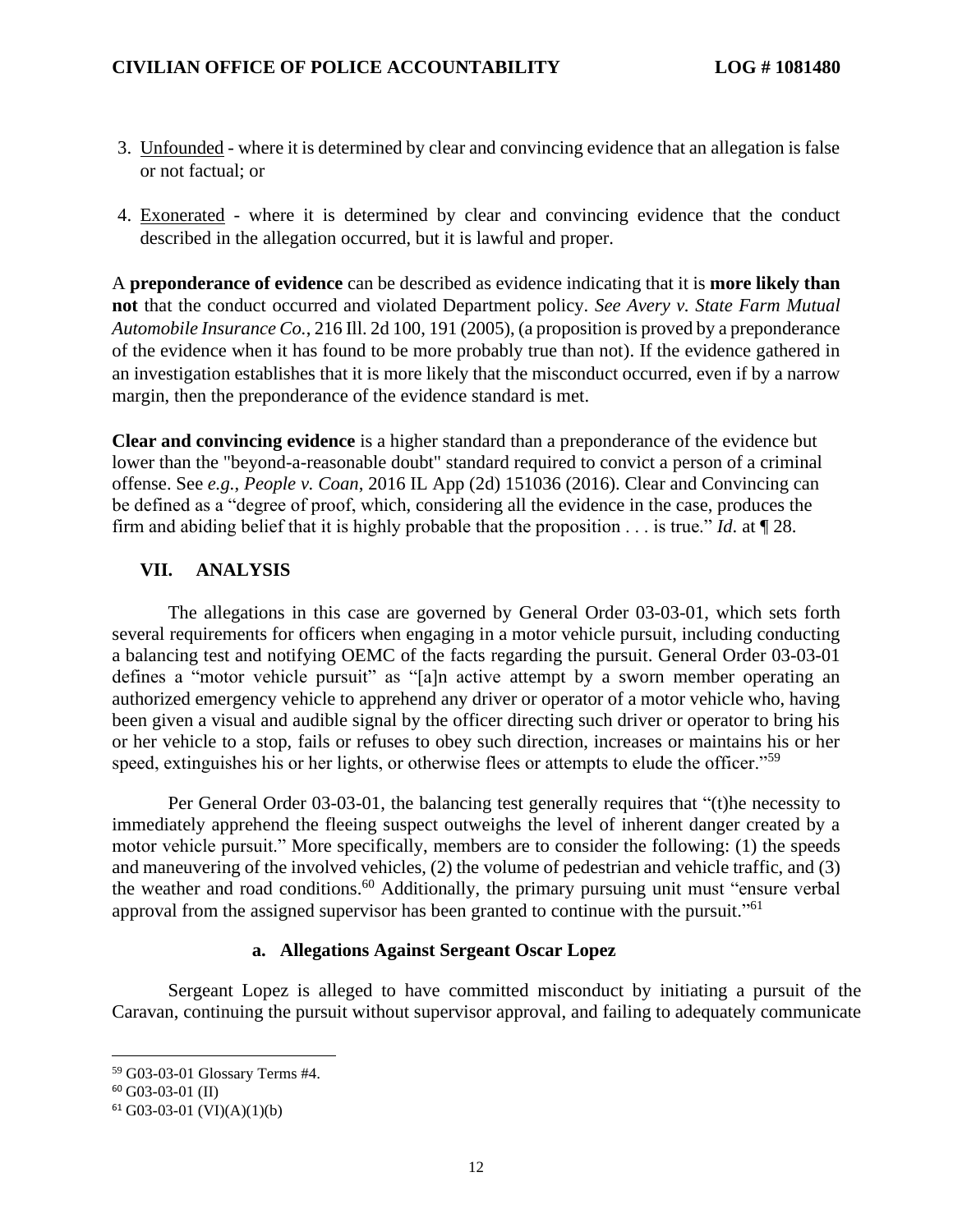the pursuit with OEMC. COPA finds that the allegations against Sergeant Lopez are **Exonerated** by clear and convincing evidence.

Much of the relevant factual analysis for the allegations against Sergeant Lopez relate to the initiation of the pursuit. Originally, Sergeant Lopez explained that he responded to a call for assistance from Beat 1095R regarding a traffic stop on a stolen motor vehicle (the Caravan) in the area of 1200 S St. Louis Avenue. While en route, Sergeant Lopez received information over the radio that someone in the Caravan had a gun and/or was involved in a shooting. After the Caravan fled southbound on St. Louis Avenue, Sergeant Lopez indicated that he conducted the balancing test by taking into account the low traffic, rainy weather, and small volume of pedestrians in the area.

Generally, G03-03-01 prohibits the initiation of pursuits when the most serious offense for which the motor vehicle is wanted is a non-hazardous traffic offense.<sup>62</sup> However, as stated above, Sergeant Lopez was informed that someone in the Caravan had a gun and/or was involved in a shooting. Additionally, Sergeant Lopez articulated how he considered the requisite balancing test at the inception of the pursuit. Finally, Sergeant Lopez stated that he told OEMC the Caravan fled from the traffic stop, but as he attempted to provide additional details, excessive radio traffic prevented him from clearly communicating.

As to Allegation 1 relating to the initiation of the pursuit, COPA finds that Sergeant Lopez is **Exonerated.** As previously mentioned, Sergeant Lopez articulated a valid reason to pursue the Caravan due to information of a gun in the car, which had been pointed at people. Additionally, he conducted a balancing test, and attempted communication with OEMC. Sergeant Lopez's account of the events is credible, as it is corroborated by In-Car Camera Video, OEMC transmissions, and the statements of other involved officers.<sup>63</sup>

COPA similarly finds that Sergeant Lopez is **Exonerated** with respect to Allegation 2 regarding the continuation of the pursuit without supervisor approval. As explained above, the pursuit was proper at its inception. However, under G03-03-01, the continuation of a pursuit requires approval from the assigned supervisor, as well as additional communication with OEMC, and repeated reassessment of the balancing test. In this instance, it is important to note how short the pursuit was. According to the In-Car Camera Video, the pursuit began at approximately 11:41:40 pm, and concluded by 11:42:27 pm with the Caravan's crash visible on screen. Nothing in the relatively brief period of time (about 47 seconds) prior to the crash reveals that the circumstances changed such that Sergeant Lopez should have terminated the pursuit. Additionally, Sergeant Lopez indicated that he was on the radio with Sergeant Patel and OEMC for the approval process when the crash occurred. Sgt. Lopez's attempt to comply with the supervisor approval process was cut short due to the quick duration of the pursuit and the crowded radio activity. Sergeant Lopez's efforts are corroborated by the interviews of the other involved officers, In Car Camera, and OEMC recordings. Sergeant Patel was in the process of gathering information to determine his approval when Sergeant Lopez announced the crash had occurred. COPA finds that Sergeant Lopez made the equivalent of the required communications, but that the crowded and

 $62$  G03-03-01 (III)(A)

<sup>&</sup>lt;sup>63</sup> Additionally, Sergeant Lopez's version of events was not impeached by any evidence discovered by COPA during this investigation.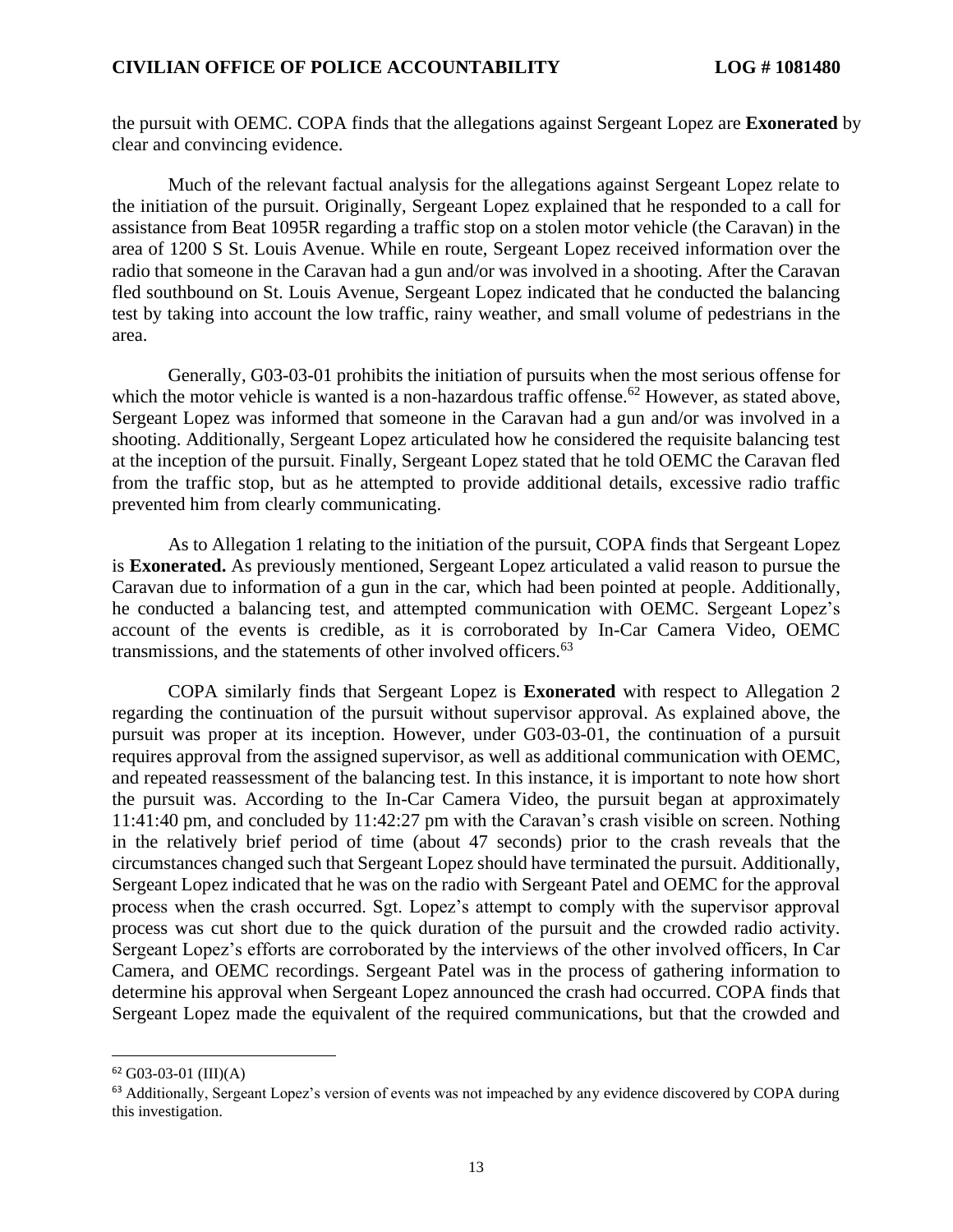somewhat chaotic radio traffic impeded his efforts, through no fault of his own.

Given the brevity of this pursuit, it is unlikely that any officer with similar training and experience as Sergeant Lopez would have had adequate opportunity to terminate this pursuit prior to the crash occurring. COPA finds that the Caravan's driver was operating the vehicle in an inherently dangerous manner, by crossing lanes of traffic and accelerating at a high rate of speed from the attempted traffic stop, prior to any officers actually initiating a pursuit. Combined with the fact that Sergeant Lopez actually lost sight of the Caravan, due to his speed being much lower than the Caravan's, it is likely that the Caravan's driver did not see the pursuing police vehicle when it crashed. Additionally, Sergeant Lopez was so far behind the Caravan that neither he nor Officer Van Prooyen saw the surviving occupants of the Caravan flee. Consequently, COPA finds the continuation of this pursuit by Sergeant Lopez without supervisor approval was lawful and proper, considering the totality of the circumstances specific to this incident.

Finally, Allegation 3 accusing Sergeant Lopez of failing to notify OEMC of the details of the pursuit, is determined to be **Exonerated**. This analysis relies upon many of the same facts and factors as discussed for Allegation 2. In his interview, Sergeant Lopez stated that he informed OEMC of the Caravan fleeing the traffic stop, and as he tried to relay further information, excessive radio traffic prevented him from clearly communicating. In-Car Camera Video, OEMC logs, and other officer interviews also indicate that Sergeant Lopez attempted to inform OEMC of the pursuit details and depict him on the air cautioning responding vehicles to slow down due to the traffic on scene. Beat 1095R officers can also be heard communicating specifics of the pursuit *after* sergeant Lopez tried to do the same. While Sergeant Lopez did not directly communicate to OEMC that he was engaged in a pursuit, it appears that Sergeant Lopez equated his frequent communications regarding the flight of the Caravan to accomplish the same purpose. He was clear that he was following the Caravan and the direction of their respective paths. Additionally, it bears noting that Sergeant Lopez was making these communications, while driving, and trying to ensure the safety of himself and his partner, as well as other nearby officers. Because Officer Van Prooyen was a Probationary Police Officer who had never before worked in the 10<sup>th</sup> District, he was unable to provide any meaningful assistance in calling out the details of this pursuit. Therefore, it is understandable that Sergeant Lopez may not have been able to communicate as clearly as is contemplated under G03-03-01. Given that Sergeant Lopez communicated the initial flight information and continued to update this information, COPA finds that his communications served essentially the same purpose. Importantly, COPA finds that Sergeant Lopez was not intentionally attempting to mislead or hide his activity from OEMC or his supervisors, a guiding principle for the reason that this communication requirement exists within G03-03-01. Considering the totality of the circumstances with which Sergeant Lopez was faced, his actions were reasonable and justified, therefore Allegation 3 is Exonerated.

#### **b. Allegations Against Officer Thomas Van Prooyen**

Officer Van Prooyen faces identical allegations as Sergeant Lopez. COPA finds that Officer Van Prooyen is similarly **Exonerated** of those allegations, by clear and convincing evidence. As noted above, Officer Van Prooyen was a Probationary Police Officer on his first day with the  $10<sup>th</sup>$  District and working with Sergeant Lopez for the first time. Most importantly, he was the passenger of a vehicle being driven by his superior. COPA also finds Officer Van Prooyen's version of events to be credible, as it is corroborated by the evidence in this case, including, but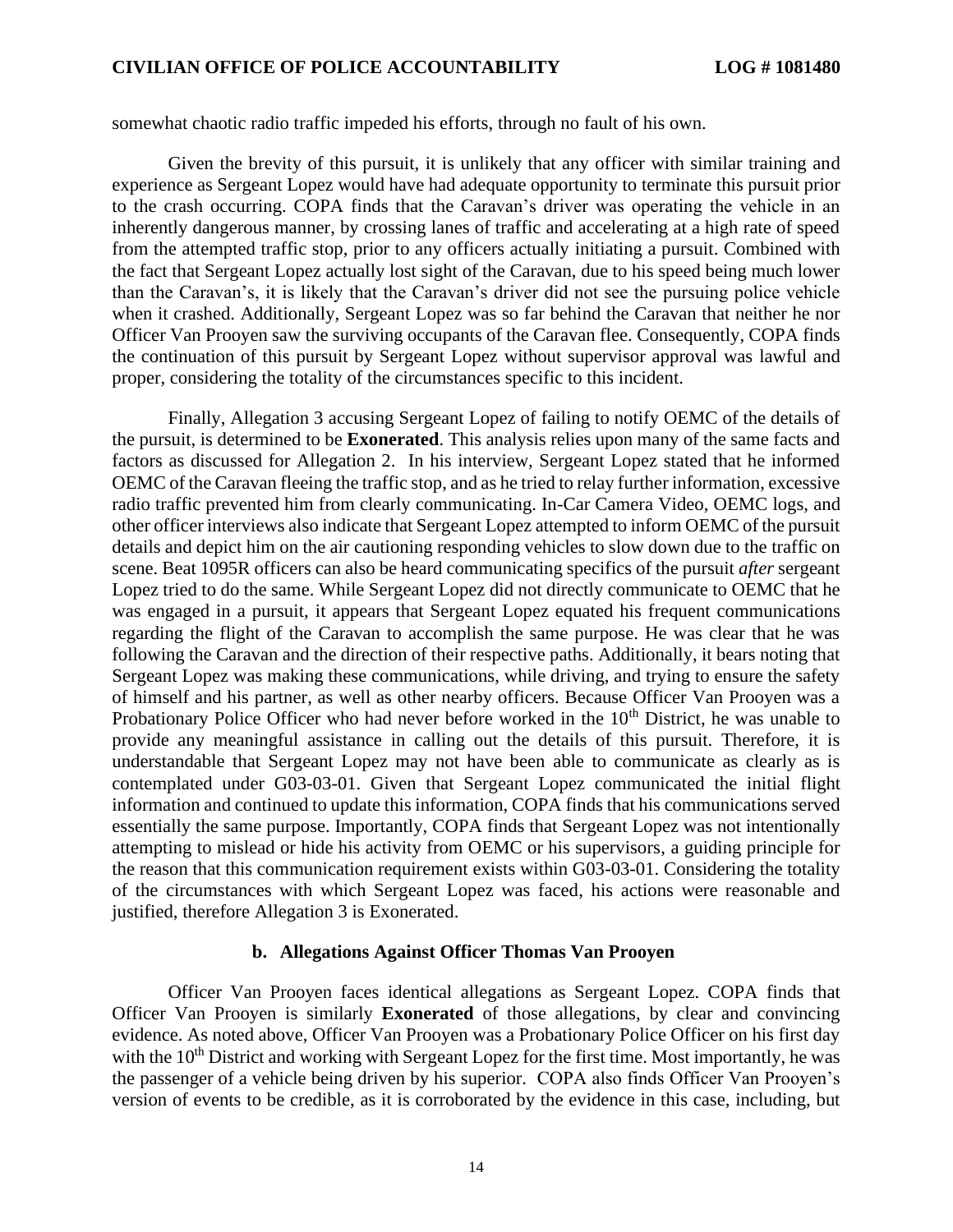not limited to, interviews of other officers, OEMC recordings, and In Car Camera footage.

Regarding Allegations 1 and 2, COPA first relies upon the many of the same factors as above applied to Sergeant Lopez. COPA further finds that Officer Van Prooyen, as the passenger, lacked physical control of the vehicle to directly control the initiation and continuation of the pursuit. Additionally, Officer Van Prooyen lacked the authority to order the driver, Sergeant Lopez, to either take or discontinue any particular action. Had Officer Van Prooyen attempted to do so, he would have been in violation of separate CPD policies, most directly Rule 7, which prohibits insubordination toward a supervisory member. Therefore, Officer Van Prooyen was justified and lawful in his actions while a passenger in this vehicle.

Regarding Allegation 3, COPA finds that Officer Van Prooyen's failure to notify OEMC of the pursuit is also **Exonerated.** In his interview with COPA, Officer Van Prooyen stated that Sergeant Lopez communicated or attempted to communicate details of the pursuit, because Officer Van Prooyen was not familiar with the area. Given that Sergeant Lopez has the authority to do so as the superior Department member in Beat 1021R's vehicle, and given the aforementioned challenging radio traffic, COPA finds that Officer Van Prooyen reasonably believed that not only was the OEMC obligation fulfilled by Sergeant Lopez's communications, but that he was deferring to his superior officer who was doing so.

## **VIII. CONCLUSION**

| <b>Officer</b>                       | <b>Allegation</b>                                                                                                                         | Finding/<br><b>Recommendation</b> |
|--------------------------------------|-------------------------------------------------------------------------------------------------------------------------------------------|-----------------------------------|
| Sergeant<br>Oscar Lopez              | 1. It is alleged that Sergeant Lopez initiated a<br>vehicle pursuit, in violation of Rule 6.                                              | Exonerated                        |
|                                      | 2. It is alleged that Sergeant Lopez continued a<br>pursuit without supervisor approval, in violation of<br>Rule 6.                       | Exonerated                        |
|                                      | 3. It is alleged that Sergeant Lopez failed to notify<br>OEMC of the details of a vehicle pursuit in<br>violation of violation of Rule 6. | Exonerated                        |
| <b>Officer Thomas</b><br>Van Prooyen | 1. It is alleged that Officer Van Prooyen initiated a<br>vehicle pursuit, in violation of Rule 6.                                         | Exonerated                        |
|                                      | 2. It is alleged that Officer Van Prooyen continued<br>a pursuit without supervisor approval, in violation<br>of Rule 6.                  | Exonerated                        |

Based on the analysis set forth above, COPA makes the following findings: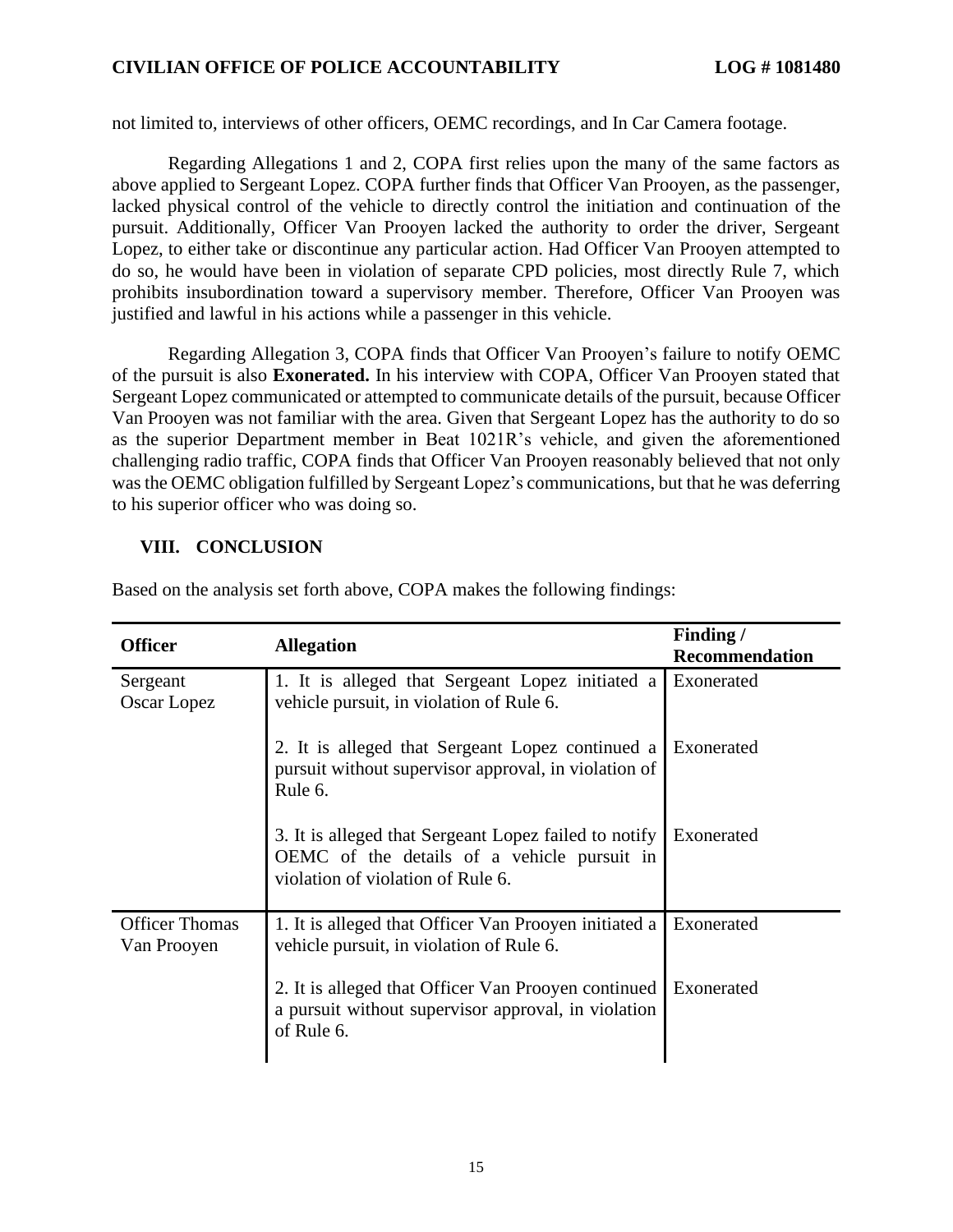3. It is alleged that Officer Van Prooyen failed to Exonerated notify OEMC of the details of a vehicle pursuit in violation of violation of Rule 6.

Approved:



August 28, 2020

Andrea Kersten *Deputy Chief Administrator – Chief Investigator* Date



Sydney Roberts *Chief Administrator*

 August 28, 2020 \_\_\_\_\_\_\_\_\_\_\_\_\_\_\_\_\_\_\_\_\_\_\_\_\_\_\_\_\_\_\_\_\_\_

Date